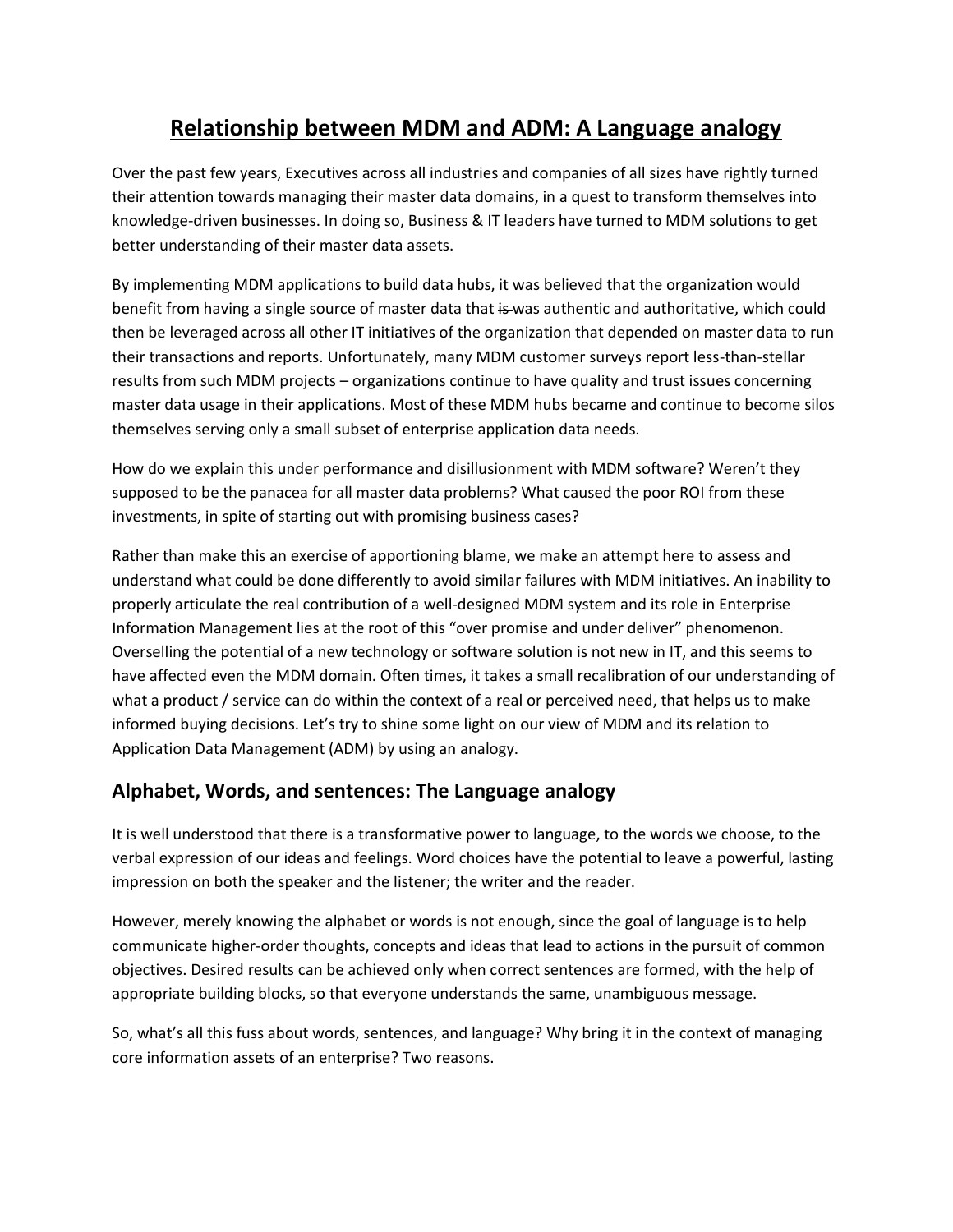- 1. There is an important message in applying the analogy to help clear a misconception regarding MDM.
- 2. The terms used in MDM semantic, lexicon etc., relate to language.

Let's have some definitions for setting the context. Master Data Management (MDM) is the set of enabling technologies and solutions that are used to create and maintain consistent and accurate master data for all stakeholders across and beyond the enterprise. Properly configured and deployed, MDM provides an authoritative source of master data that

- Provides a consistent understanding and trust of master data entities
- Facilitates consistent use of master data across the organization
- Is designed to accommodate and manage change

In a nutshell, MDM systems allow the creation of a **"business lingua franca"** – a medium of corporate communication to be employed within and outside an enterprise, comprising a well-defined set of words and terms with precise meanings – that enables enterprise-wide communication amongst the different business units and functions without any ambiguity and concerns regarding information quality.

In our opinion, MDM supplies the alphabets and words (master data is after all the nouns of the business) of this business language. Properly implemented, the MDM system provides a single trusted source of correct business terms and meanings to be used within the various business processes executed by the Enterprise. MDM is the "Go to source" whenever there are conflicts about structure or meaning of any business concept and its intended usage. It is the dictionary of the Enterprise – the definitive guide to truth.

## **Necessary but not sufficient**

We know from practical experience in everyday communication that alphabets are just the building blocks for communication. It is the user who applies rules of meaning and grammar to frame the right sentences to use them in the appropriate context. The onus of properly using the building blocks to communicate unambiguously is on the users themselves. Everyone understands and agrees with this!

In a similar vein, having an MDM hub with data is akin to having just the alphabet and basic words – the building blocks. The MDM system itself does not provide you the framework to help construct meaningful sentences used in business – the everyday conversations about buying and selling goods to customers, producing finished goods and components, pricing products, finding vendors, charging customers for sales etc. Some examples of the language and word equivalent in real-world business are described:

● Selection of the right item by the Sales clerk as part of creating a Sales Order using the order Management form of an Execution system like ERP. When item definitions are loosely done and a search shows many potential duplicates with similar/overlapping data values for other attributes associated with the item, the choice of the item becomes complicated.